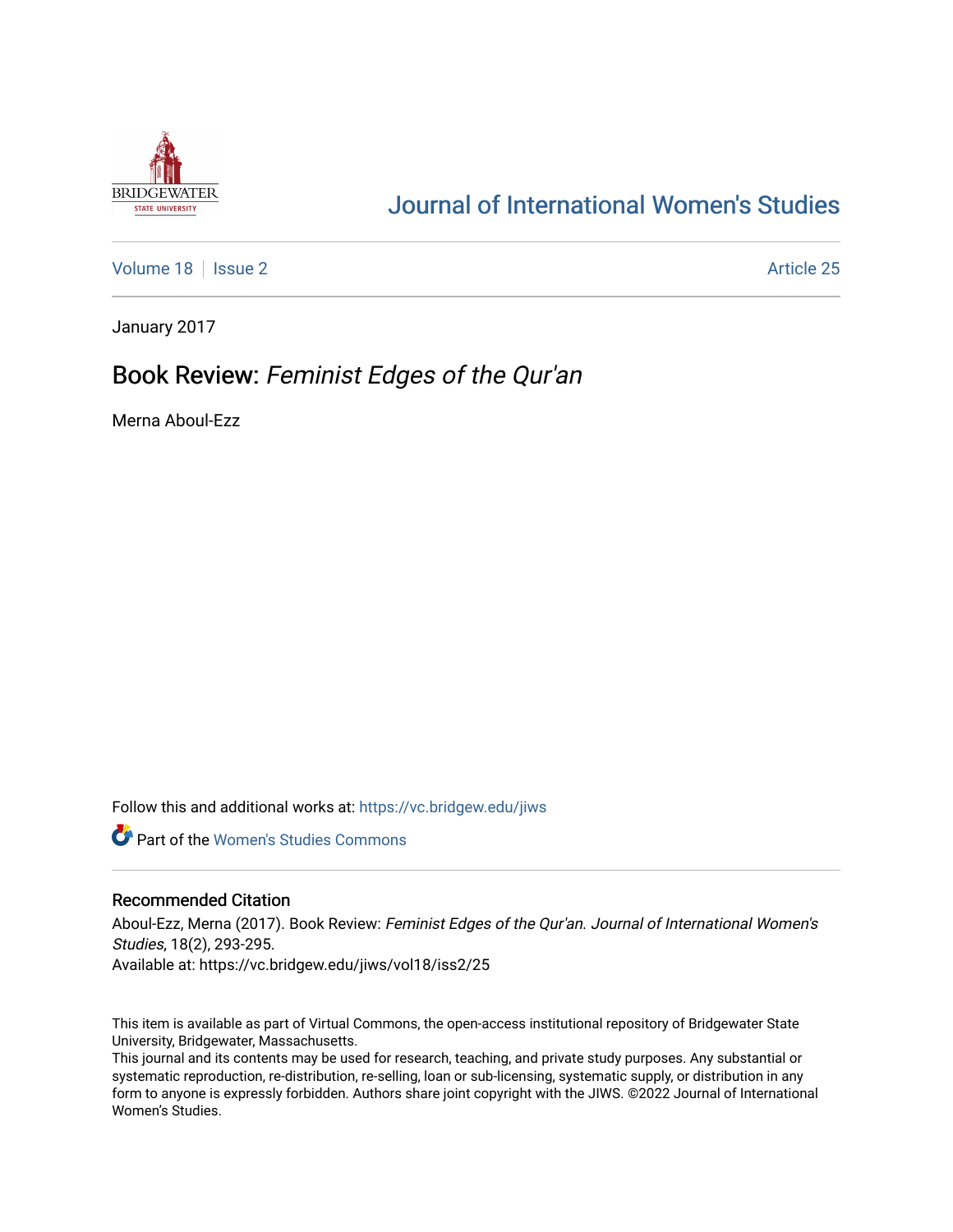#### Aboul-Ezz: Book Review

This journal and its contents may be used for research, teaching and private study purposes. Any substantial or systematic reproduction, re-distribution, re-selling, loan or sub-licensing, systematic supply or distribution in any form to anyone is expressly forbidden. ©2017 Journal of International Women's Studies.

## *Feminist Edges of the Qur'an***, Aysha A. Hidayatullah, 2014. Oxford University Press: Oxford. 259 pages. £16.99. ISBN 978 0 19 935957 8.**

Reviewed by: Merna Aboul-Ezz $<sup>1</sup>$  $<sup>1</sup>$  $<sup>1</sup>$ </sup>

In *Feminist Edges of the Qur'an*, Hidayatullah provides a compelling synthesis on the development of feminist interpretation of the Qur'an. There are six scholars whom she chose to examine their work. These scholars are: Riffat Hassan, Azizah al-Hibri, Amina Wadud, Asma Barlas, Sadiyya Shaikh and Kecia Ali. At first, Hidayatullah was skeptical to use the word "feminist" to describe the work of these scholars, since the word could have imperialist implications as well as negative connotations attached to it. For example, scholars defined as Islamic feminists are usually accused of serving a secular or a Western anti-Muslim agenda. However, Hidayatullah chose the word "feminist" since it is the most efficient word to explore how these scholars have a common characteristic of challenging male power and normativity (p. 44). She provides a brief introductory background about each one of the scholars. She then tries to address their work in a historical context, relating them to the modern developments of *tafsir* (exegesis). In the *History of tafsir* section, she discusses the work of Sayyid Ahmed Khan, Muhammad Abduh, and Fazlur Rahman. According to Hidayatullah, these modern scholars had a great impact on the feminist exegetes, because of their arguments that the Qur'an should be accessible to everyone, and that there can never be a one definitive interpretation for it.

Hidayatullah provides three methods conducted by feminists in their Qur'anic interpretation. The first one is "historical contextualization", which is addressing the verses in the context they were produced in, researching the occasion of the revelation and distinguishing between universal and particular verses. The second approach is "intratextual method", which involves comparing some Qur'anic verses to one another rather than reading each verse in isolation. Finally, the last method is the "tawhidic paradigm", which is applied in two ways; the first one is the feminists' claim that male supremacy over women is a form of *shirk* (a violation of the oneness of God), since only God has this kind of power. Furthermore, the second rationalization is the belief that there would never be an accurate final interpretation of the Qur'an, since it is a divine text and no one shall claim to have God's knowledge of it.

In her criticism, Hidayatullah examines two important common issues in the feminist interpretation. The first criticism is how most of them talk about "sex differences" and "equality" in an ambiguous way, and the second criticism is not admitting that certain verses cannot be interpreted in favor of women. To address the first issue, Hidayatullah explains that feminist scholars claim that men and women are "sexually different" yet should be treated "equally". However, according to Hidayatullah, stressing on the biological difference between males and females leaves room for justification of inequality. She asks certain questions related to this subject, one of which is "When the Qur'an recognizes or even accommodates social-functional

 $\overline{1}$ 

1

293

<span id="page-1-0"></span><sup>&</sup>lt;sup>1</sup> Political science and Middle East Studies Graduate, currently enrolled in a Masters Degree Program studying International Human Rights Law. Known for being hard worker, committed and quick. Online writer at www.scoopempire.com and worked as teaching and research assistant for various professors throughout my four years of college.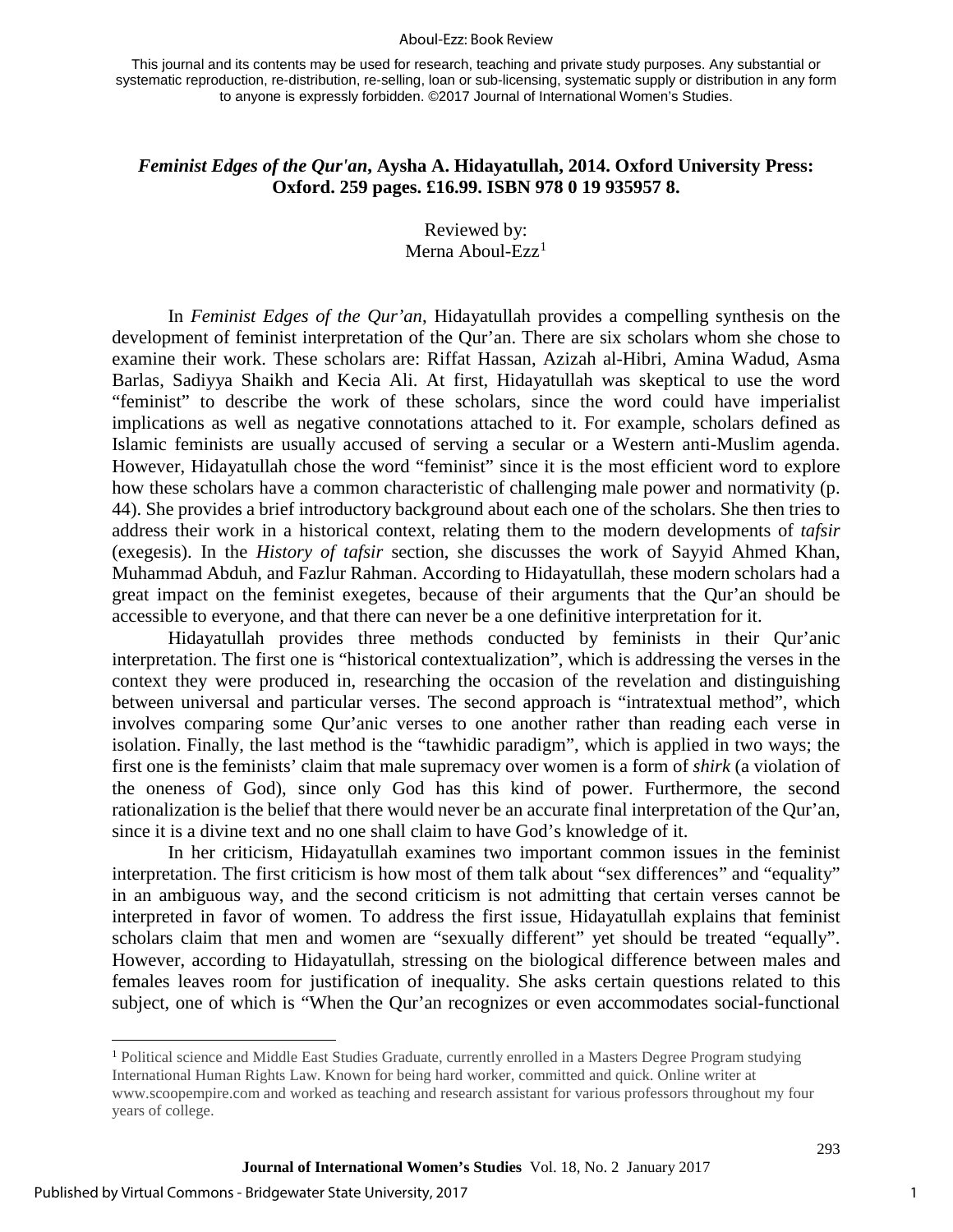difference, how does it do so while also continuing to distribute power and authority equally to men and women?" (p. 128). She argues that the fact that the Qur'an assigns men financial responsibility on the basis that "they cannot bear children" then it acknowledges the gender differences and has differentiated the social roles accordingly (p. 155).

Instead, she introduces an alternative approach when examining sex differences, which is treating sexual categories as "mutually interdependent". Hidayatullah explains that it would be more accurate if the exegetes look at sex categories as relative and fluid, meaning that "each requires the other, and neither can exists within a fixed or static self" (p. 189). Following this approach, Hidayatullah argues that notions of difference and equality would not now be opposed to each other. However, Hidayataullah is unclear about how would this approach prevent having social roles based on gender? So if sexes are now considered interdependent on one another, how is this different from assigning women the social role of nursing their children, and assigning men the social role of financing their homes (which many feminists exegetes describe as a genuine Qur'anic objective to balance between men and women)?

When it comes to "equality", Hidayatullah argues that none of the scholars defines the term, as if it is self-evident. She thus criticizes the fact that exegetes demand equality as if it is an "ahistorical, timeless idea", with lack of contextualization (p. 131). She explains that the contemporary meaning of equality is different from the context where the Qur'an was written in, where male-female relations were perceived differently from now. She points out that passivity and submission were considered "natural" in love relationships in the traditional times (p. 165). However, a deeper understanding with clear examples of the situation and status of women in the Pre-Islamic Arabia and Islamic history could have helped the author in providing examples of how different is the notion of equality in the medieval era compared to the modern understanding. I find it stereotypical to assume that women during this era were not offended or seen as unequal if their husbands were permitted to beat them, as verse 4:34 has generally been understood. Moreover, Hidayatullah criticizes how feminist exegetes perceive any interpretations of male domination as contradictory to the Qur'anic basic messages of equality and justice. She claims that male domination in the Qur'an does not necessarily contradict with its main objectives of kindness and mutuality between men and women. However, she is unclear about how does this complies with the general message of human equality in the Qur'an.

As for the second criticism, Hidayatullah examines certain verses that cannot be interpreted differently from the traditional exegetes. The most prominent one is 4:34, which gives the permission to husbands to hit their wives in certain situations. According to Hidayatullah, this verse includes the word *daraba,* meaning "to beat", which clearly indicates a Qur'anic presumption of male control. Hidayatullah examines how some scholars, such as Azizah al Hibri blames this on the gradual social change of the Qur'an, where certain dogmas could not be challenged at the time. This makes Hidayatullah wonders why has not women-beating called for dramatic reform such as the prohibition of female infanticide (p. 136).

She further voices her contestation by stating that women who are subject to domestic violence would not perceive "gradual change" as an accurate or effective strategy in the process of domestic violence elimination. For her, this verse shows that female exegetes can sometimes be apologetic when reading and interpreting the Qur'anic "sexist" or harmful verses (p.137). However, when it comes to her claim that feminists sometimes forcibly and apologetically impose their own interpretations on the Qur'an, it would have been useful if she studied and linked the feminists' debates to other controversial topics in the Qur'an, like the historical developments and reforms to the concept of slavery, for example.

294